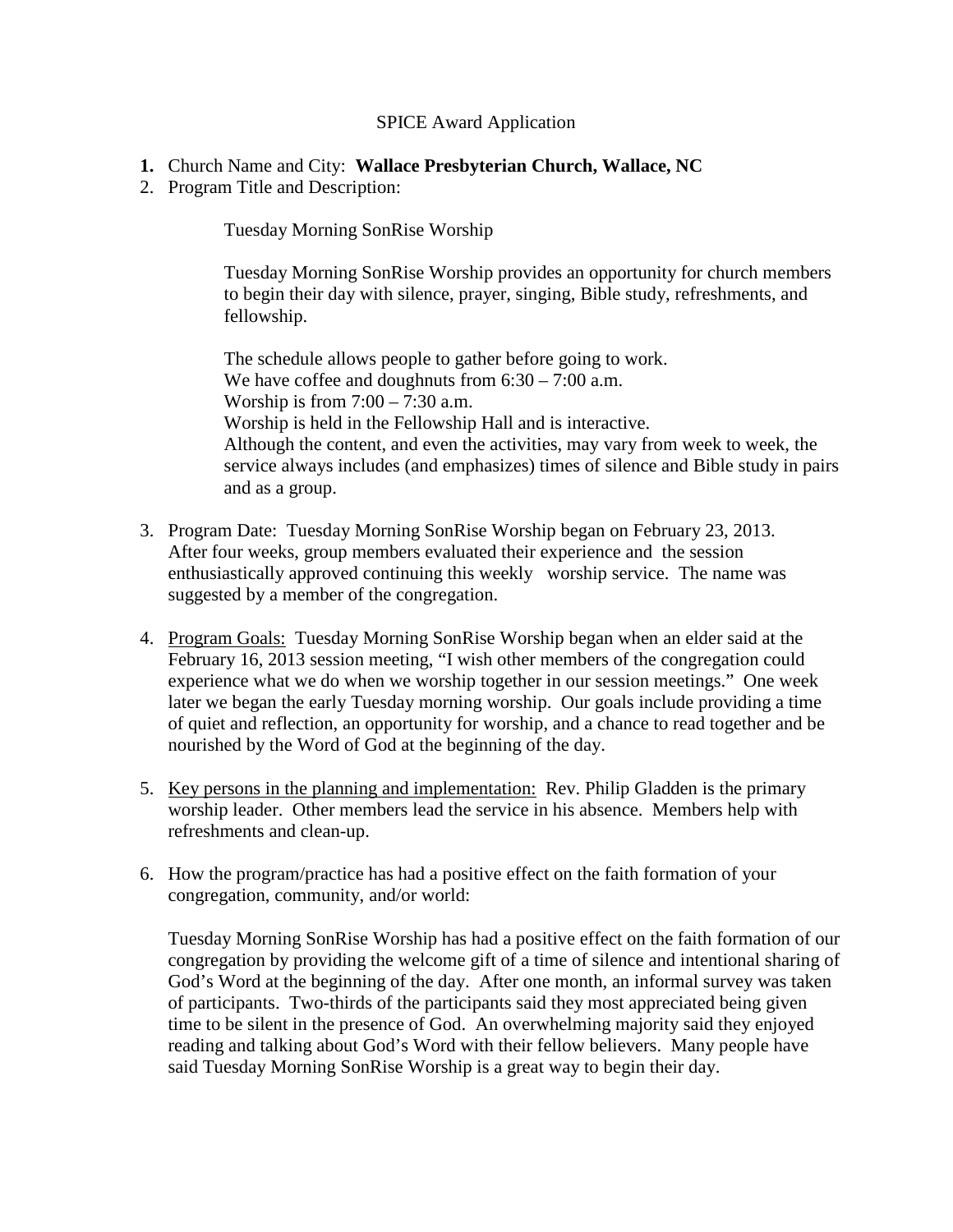7. Name: Philip K. Gladden Address: Wallace Presbyterian Church P.O. Box 717, Wallace, NC 28466 Phone: 910-285-2808 E-mail: [wallacepresbyterian@embarqmail.com](mailto:wallacepresbyterian@embarqmail.com)

This is how we have advertised Tuesday Morning SonRise Worship in our church bulletin and newsletter and on our church website, [www.wallacepresbyterian.com.](http://www.wallacepresbyterian.com/)



Tuesday Morning SonRise

Tuesday mornings in the Fellowship Hall

6:30 a.m. Coffee & Doughnuts 7:00 – 7:30 a.m. Informal and Interactive Worship

Tuesday Morning SonRise is a short, early morning worship and Bible study. We will study and discuss scripture and pray, with the purpose of building up our community of believers and nurturing our faith. Everyone is welcome. Bring your Bible. Doors open at 6:30 a.m. for coffee and doughnuts and you'll be on your way to work and the rest of your day at 7:30 a.m.

2013 Presbytery's SPICE Award submission

Church Name: Sneads Ferry Presbyterian Church, Sneads Ferry, NC

Program Title and description: Vacation Bible School

Yearly Vacation Bible School program which incorporates stories, plays, music and crafts in teaching children God's Word. The theme for 2013 is Jammin with Jesus. As Jesus always enjoyed a good party, we will begin VBS with a review of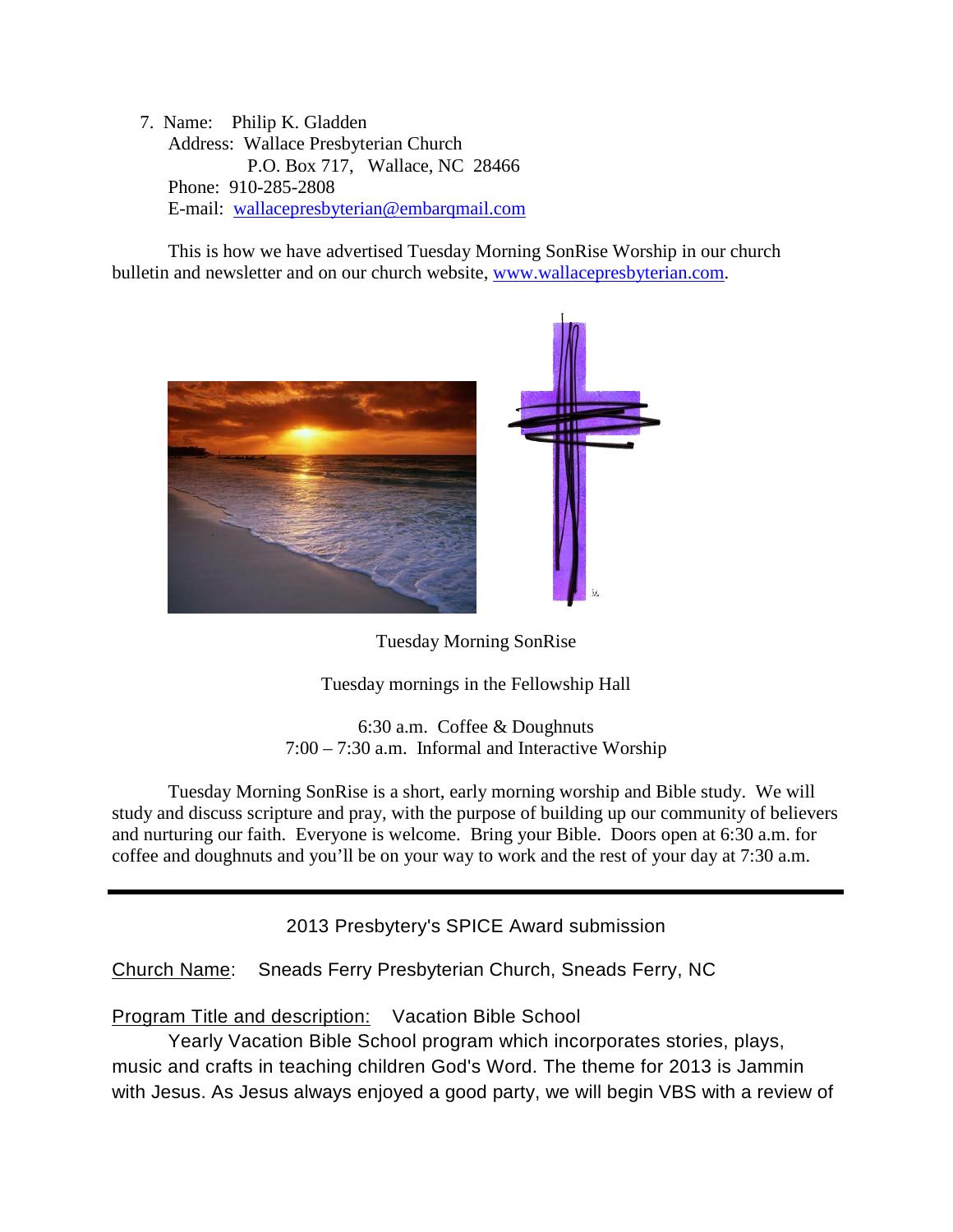Jesus at the Wedding and his magnificent wine. Then we will move through to Levi the Tax Collector and then to Zaccheus. The last day, we will end with Jesus' Birthday Party. The lessons are usually a skit with actors and backdrops.

Each day is closely scheduled (9:30-noon) to keep the children's interest and move them along to different stations. The Youth Group (G-Force) helps coordinate and get the children where they need to be. The morning starts with a daily greeting in the Sanctuary with the Pastor and the story/parable being studied that day is presented. The children are then divided into 2 groups for Music and Crafts, both centered around each day's theme. After 20 minutes, the groups trade places. After Music and Crafts, there are snacks and the entire group is back together for games, review, singing, prayer and exit. Each child is safe and secure, checked in and out by parents and staff as we are a Safe Sanctuary Church.

On the last day, the children receive a diploma of completion, their completed crafts and the parents are invited to see the review. The children sing for their parents and in the past have even sung a song in sign language. The following Sunday, the children sing the songs they learned for the congregation. This year, the children will get a special hat and funny sunglasses to wear. The congregation enjoys their performance as much as the children and it gives the congregation an opportunity to see what the children have learned.

Program Date: August 6-9, 2013

Program Goals:

To bring the word of God to the children of our community.

| Key Persons:  |                                                 |
|---------------|-------------------------------------------------|
| Dolores Lumer | <b>Program Coordinator</b>                      |
| Martha Ward   | <b>Christian Education Co- Moderator/Crafts</b> |
| Jenny Webb    | <b>Music Coordinator</b>                        |

### How the program has had a positive effect on faith formation:

• After many years of not having a Vacation Bible School, this will be the third consecutive year Sneads Ferry Presbyterian will be offering this program not only to our church family, but to the community as well. This program has truly made a difference in the lives of the volunteers, children and parents. Not only do the children learn about Jesus and his many miracles, but they learn to get along together and forge friendships. Not all of the children are part of our church family, but happy to say, many do come back with their parents, for Sunday School and Worship and do become a part of our church family. The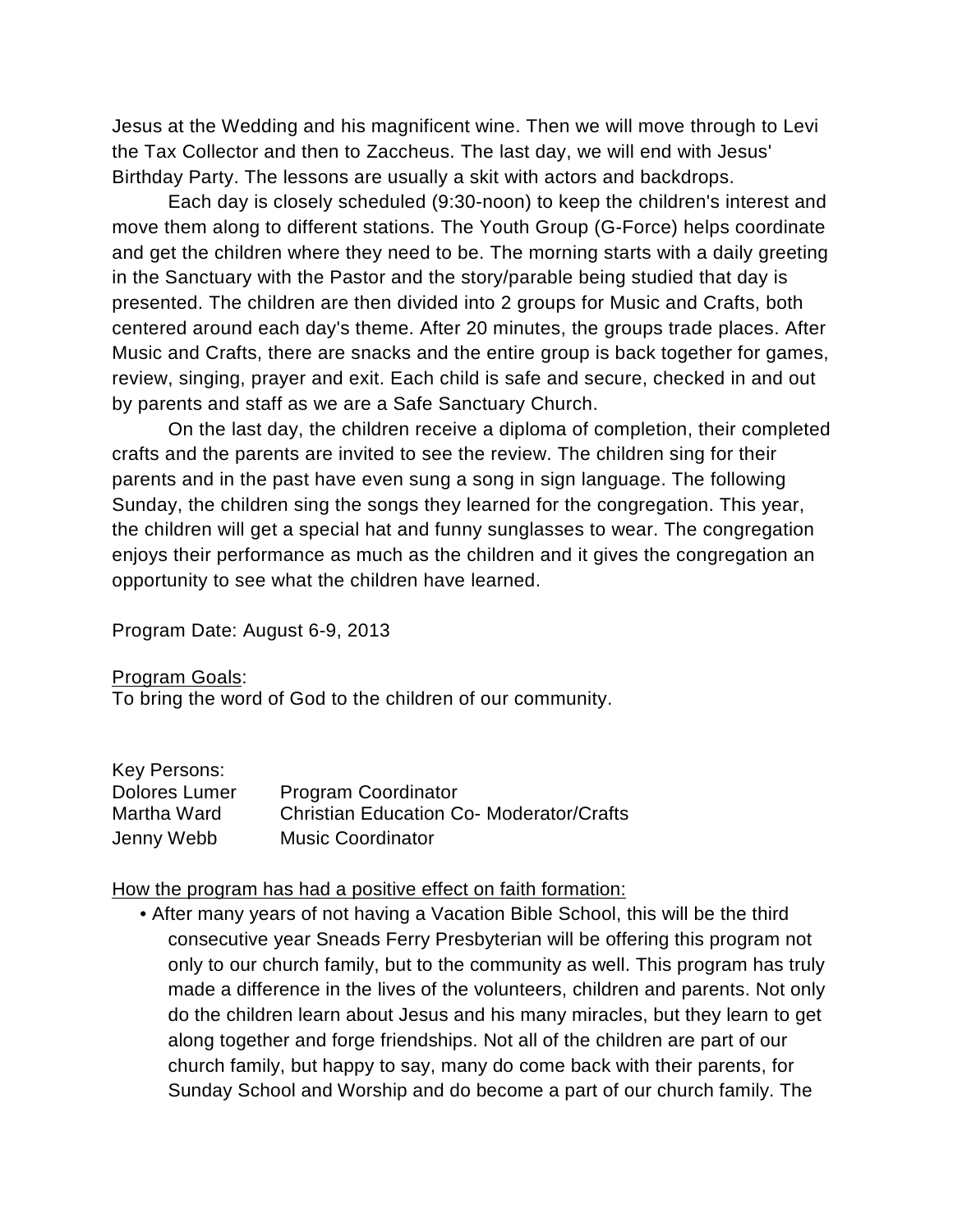children bring home many crafts, booklets and the knowledge Jesus loves them. Each year the number of children participating in VBS has grown and we anticipate this year being the largest by far.

The volunteers have been a major part of the success of this program and come back year after year as they enjoy being a part of teaching the children all about God's Word.

• As an adult, this is a rewarding experience in teaching and creating this program. Last summer, Martha Ward was traveling and visited the William J. Clinton Presidential Library in Little Rock, AK and among his memories was a display of his VBS experiences as a child. If VBS was that memorable for him, we can only imagine how it WILL be for our children! By the grace of God, this program will continue to thrive and grow and be a witness to the majesty of our God--- Dolores Lumer

# Person Submitting: Liza Barrett- Clerk of Session

# **SPICE AWARD: Youth LEGO Night- "Connected"**

### 1. Church: **Westminster Presbyterian Church of Fayetteville, NC**

- 2.Event: **LEGO NIGHT: "Connected"**; an evening of fun with Legos and one another; We had build challenges; game in which youth had to put Lego-Versions of Biblical stories in order, bring Legos to donate for a local charity; we even ate Lego Candy!
- 3.Event Date: March 3, 2013
- 4.Program Goals: Provide an evening of fun and fellowship among local Presbyterian Churches. Include activities that encourage Bible Knowledge/Use; Include activities that encourage youth to think creatively; team building within youth of our Presbytery. This was a follow-up to last year's "Duct Tape Night: Youth Gotta Stick Together". The inspiration for both events was to create a night encouraging the youth to reach out to one another as Christian brothers and sisters.
- 5.People: Erin Garcia, Bev Terzian, Luann Myers, Joey Boles, Saprina Bowman with coordinating help from the youth leaders at Galatia Presbyterian, MacPherson Presbyterian, and Highland Presbyterian
- 6.How the program has had a positive effect on the faith formation of your congregation, community, and/or world. Youth first, bonded over the common bond of Legos… great to see how even "cool senior high" guys weren't ashamed to bring in tons of their own legos to donate.

We utilized illustrations from the book "The Lego Principle" which points out that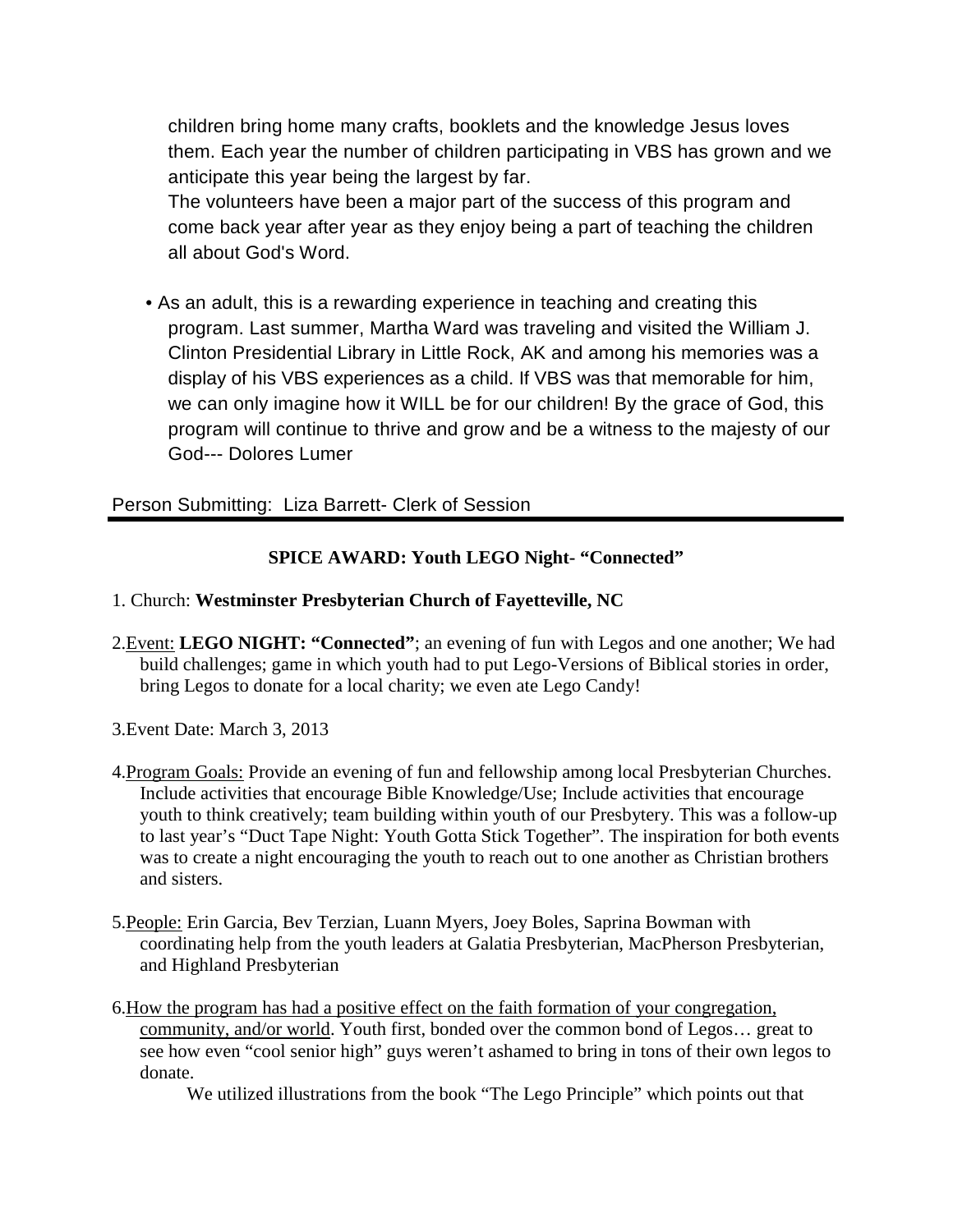ALL Legos, no matter their, color, shape, size, etc. ALL share a single attribute: they all *connect* to another Lego. In much the same way, Christians are made for Connections—First a connection with God and then connection with one another. Youth took turns reading scriptural references to both ideas and built Crosses out of Legos for placement on an "altar"… the vertical Legos symbolizing their connection with Christ, the horizontal bar, representing their connection with those around them. *We have already had suggestions from youth at the different churches for what next year should be (p.s.--- it's going to be Bubble Wrap Night!)*

7. Submitted by: Erin Garcia; Westminster Presbyterian Church; 2505 Village Drive, Fayetteville, NC; (910) 485-8128; [wpc2505@nc.rr.com](mailto:wpc2505@nc.rr.com)



# *SPICE Award* APPLICATION

For Pocket Presbyterian Church

CHURCH NAME AND CITY: Pocket Presbyterian Church, Sanford, NC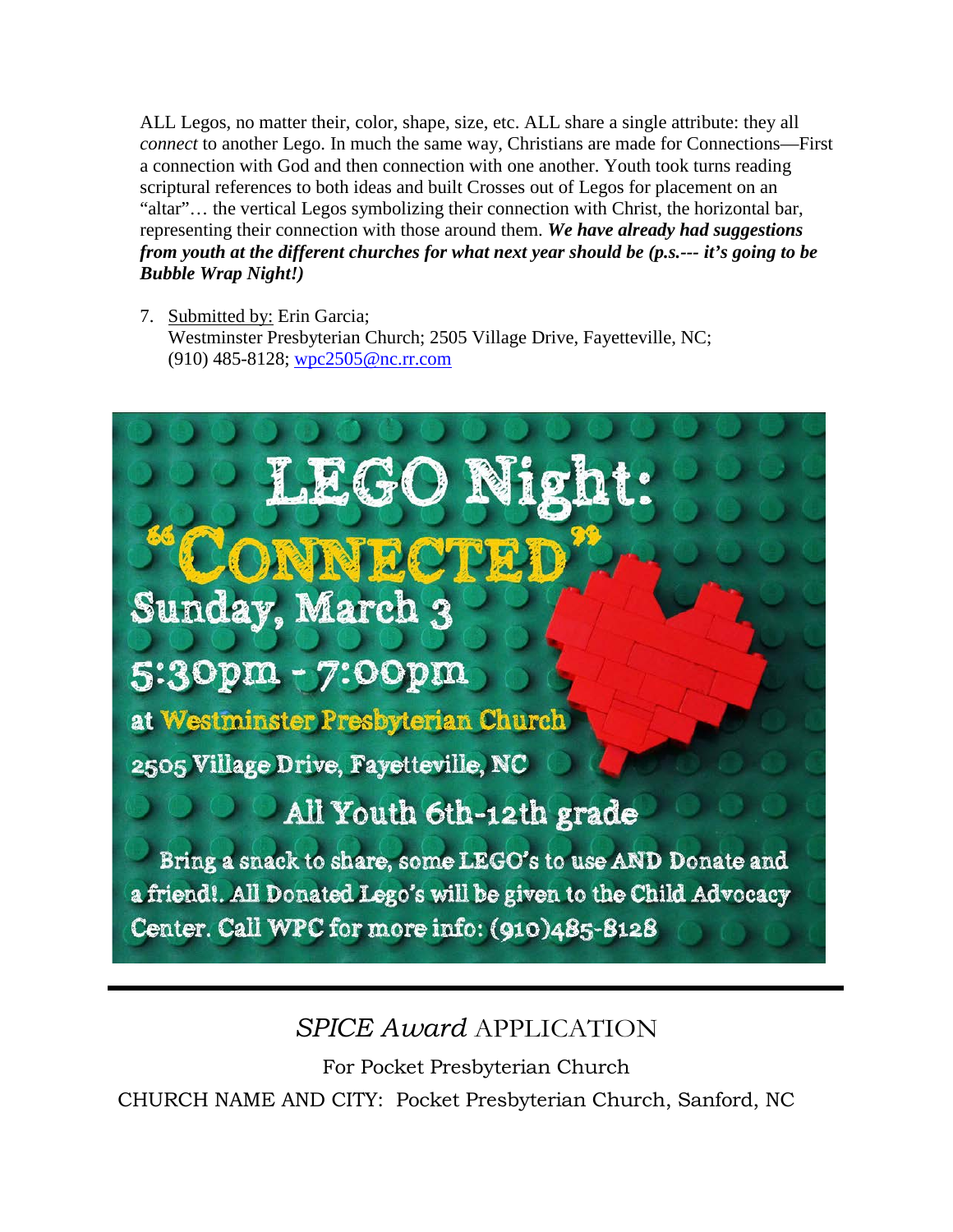INTRODUCTION: *As Pocket's pastor, I'm always proud when members of our church family discover new ways of serving needy people in the name of Jesus Christ! This sewing project is a great example of a small group of faithful Christians finding a way to put their talents to use for the work of God's Kingdom. Who would have thought that something as simple as a new dress could protect a child from the misery of the sex trade? I thank God for the ministry that these women (and one man!) are taking part in, and rejoice with them that their work is changing lives in Central America.*

*~ David Dudley, Pastor Pocket Presbyterian Church*

# PROGRAM TITLE, DESCRIPTION: "Sewing" Seeds for Mission

This program began in the fall of 2012 when we supported another church who had taken a mission trip to Nicaragua. We learned from the director that children, especially young girls, could be protected from human trafficking by the clothes they wear. Girls who wear dresses are considered "upper class," and, therefore, are not considered likely targets. With this thought in mind, several women of the church have decided to make clothing for the children. They meet at least once a week to cut out patterns and stitch together outfits for the children. Since that first mission trip, their goal has now grown to expand their ministry to other countries; currently they are stitching 1000 outfits to be sent to Nicaragua and other Central American countries in the next year.

PROGRAM DATE, GOALS: This is an on-going mission project that began in 2012. The goals are to keep sewing as long as there are children who need clothing.

KEY PERSONS IN PLANNING AND IMPLEMENTATION: The sewing group consists of the following members: Zelda Howington, Carol Cox, Lib Thomas, Marie Wicker, Edith Gladden, Laura Thompson, Sylvia Watson, and Chris Nance. However, they have also received help from other church and community members who have sewn clothes at home, donated suitcases in which to pack the clothing, and purchased shirts to go with shorts the women have begun sewing for little boys.

# HOW HAS THE PROGRAM HAD A POSITIVE EFFECT ON THE FAITH FORMATION OF YOUR CONGREGATION, COMMUNITY AND WORLD?

# FROM THE PARTICIPANTS:

o Having been in a classroom as a teacher for 30 years, I sometimes felt that I was in the mission field. In fact, when I retired, I said I was going from foreign missions to home missions! I have always been interested in those who live beyond my world. When the opportunity came to use my sewing machine and a bit of talent, I was delighted to extend my abilities to help those who could use my humble, homemade dresses to make their lives easier and happier. I gained satisfaction and came to love my Sisters and Brothers in Christ more as we worked together to do what Jesus instructed us to do. Thanks be to those who spearheaded this endeavor and gave me an opportunity to serve Him as I ministered to some of his people!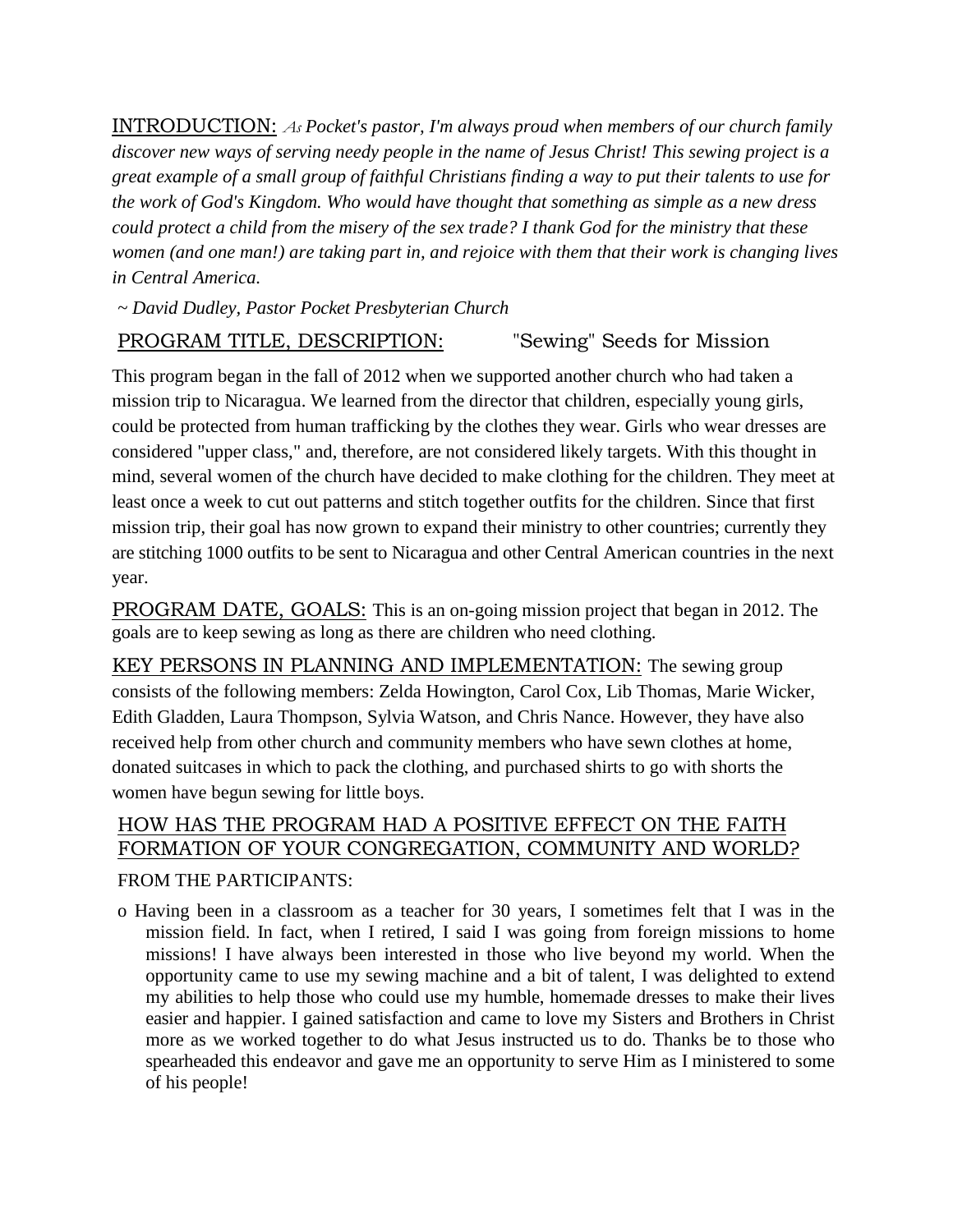- o What a blessing this project has been for our sewing group! My thoughts while we are working are "This is God at work, caring for his children. May He receive the thanks, praise, and glory for this project." I feel that we are His hands and feet as He has filled our hearts with a love and compassion for these children. If having little dresses for the girls and tank tops for the boys will protect them from slavery and sex trafficking, then let us get as many as possible made for them and let us always keep all in our prayers...Our goal is to sew and make clothes to help these children, but we are helped in that we have lots of good laughs and fun working together.
- o When asked what making children's clothes to send to Central America has meant to me, my answer comes from Jesus' words in Matthew 19:14-15: "But Jesus said, `Suffer [the] little children, and forbid them not, to come unto me; for such is the kingdom of heaven.' And He laid His hands on them..." and from Matthew 25:40: "And the King shall answer and say unto them, `Verily I say unto you, In as much as ye have done it unto one of the least of these my brethren, ye have done it unto me.' This says to me that we can be His hands and feet to reach out to others for Him. We took from our abundance to sew and send these garments to children who have nothing to wear. I pray this that will help them know that Jesus is their comfort and that He will save them.
- o We had given some financial aid to the church that was sponsoring the mission trip (Goldston United Methodist), so after they got back, they came to share their experiences with us. During this meeting they talked about the problem of human trafficking in this country, and how certain clothing can be a deterrent to their capture. I have grandchildren, so hearing this story touched my heart. I spoke with the leader of the mission trip and, without hesitation, offered our church's help, because I had no doubt that the men and women of Pocket would step right up, and they did! We armed ourselves with donated fabric, notions, etc. and set to work, bringing our irons, ironing boards, and sewing machines, as well as our willingness, to the church fellowship hall, and our project began. Sewing for the children of Central American has been more than "cut, sew, and press." Each session begins with a devotion and prayer. Each piece is made with love and a prayer for the safety and care of the one who will wear the garment, as well as for his or her spiritual and physical well-being. As we worked to complete our first "assignment" for Nicaragua, we realized that we were growing closer through the hard work, fun, and fellowship we experienced each week. After our church members returned from the last mission trip, they brought pictures of some of the children who had received our dresses, which made it even more personal and rewarding. I'm sure that many may question our decision to make 1000 items of clothing, but we have faith that "the Good Lord will provide" the supplies and stamina needed to get the job done!

### FROM OTHER CHURCH MEMBERS:

- o For me, the greatest blessing of this project is watching these women sew and seeing their love for children they have never met or ever will, and knowing that — because of what they have done — these children have a better chance of being protected against the evil of human traffickers, inspires me to also be the hands and feet our Savior in my world.
- o I think it shows how God works in ways we can never anticipate. What started as a way